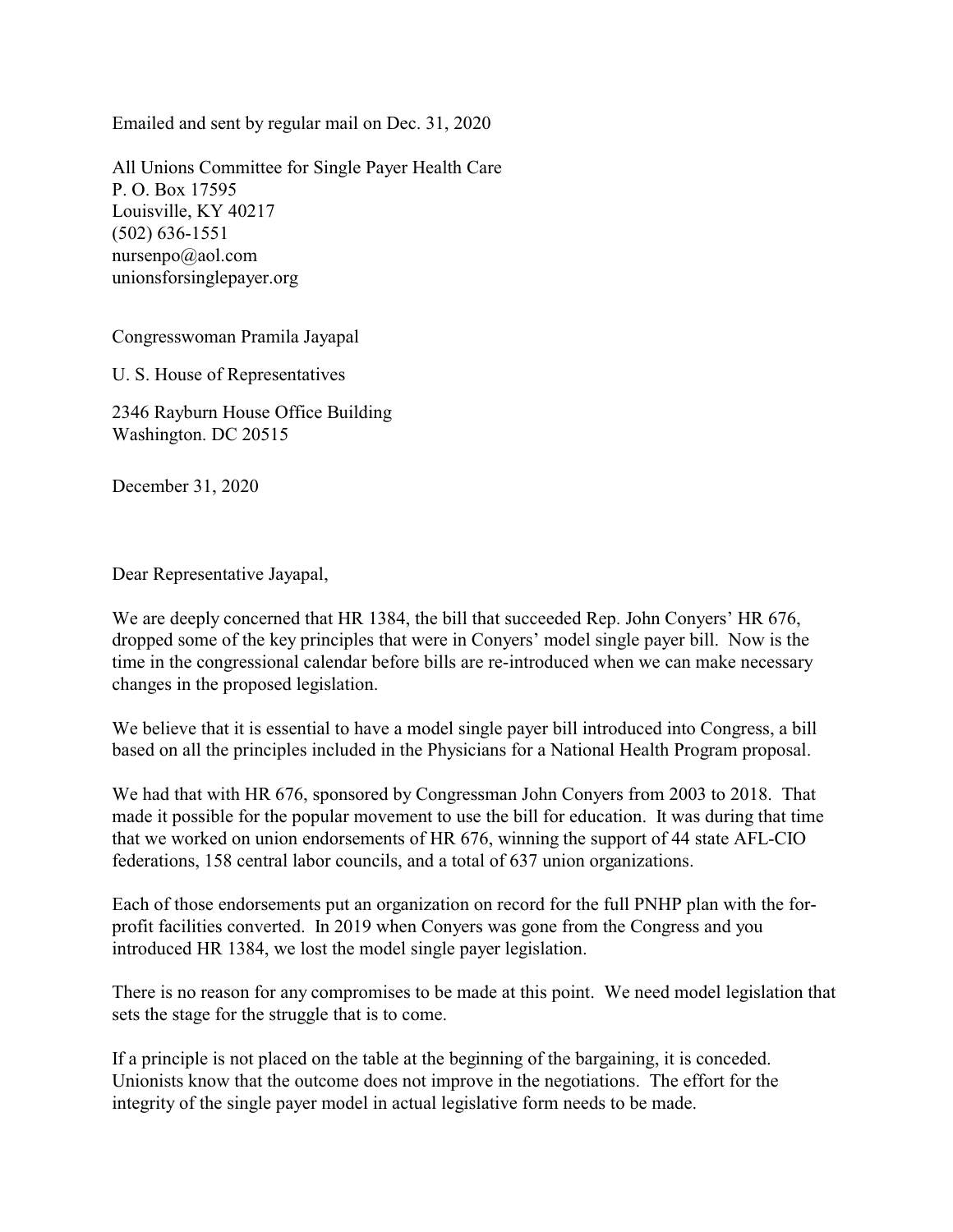Here are the changes we respectfully ask you to make to HR 1384 prior to reintroduction in the new congress:

## **1. Remove the profits.**

Removing the for-profit institutions with a plan of conversion is an important part of the PNHP proposal. It is now gone from HR 1384, therefore conceding that especially important principle of removing the profits that harm patients as they cost us more.

We propose that you put that principle, the HR 676 removal of the investor-owned facilities1, into your bill. The current language in HR 1384 allows the for-profit hospitals to remain in the system, but the funds cannot be used for profit2. It may sound good, but it will not work. Unless the hospitals are converted and kept for health care use, the investor owners will convert them to the highest profit-making concern, leaving us with holes instead of hospitals. Just look at what happened with Hahnemann in Philadelphia where the for-profit corporation closed a vital innercity hospital to make greater money on condos.

Furthermore, under the current HR 1384, for-profit hospitals that prefer to stay in the health care business will simply sue under constitutional takings law that guarantees compensation to property owners for regulations that hurt their ability to profit from their property. We will have the worst of all possible outcomes, losing capacity from owners who want to sell elsewhere and having to pay all those corporate owners who stay in the health care system.

We know from the work of PNHP experts Woolhandler and Himmelstein that the conversion of the for-profit facilities at a relatively small cost within the overall picture is feasible and the right thing to do.3

We ask you to insert the Conyers' bill section on the conversion of the for-profits into the single payer legislation that you introduce into the new congress.

## **2. Medicare Buy-In**

Secondly, the transition period with the buy-in to Medicare in HR 1384 is harmful. It promotes the false assumption that we must move gradually, that we cannot go directly to a national single payer system. The buy-in also endangers the bill by adding complex administrative steps that will greatly raise costs while not recovering the savings of single payer. The buy-in will disrupt community unity because different people are covered in different ways and pay in unfair ways.

The buy-in transition period endangers the success of the plan and should be removed.

## **3. Two years of guaranteed annual wages for displaced workers**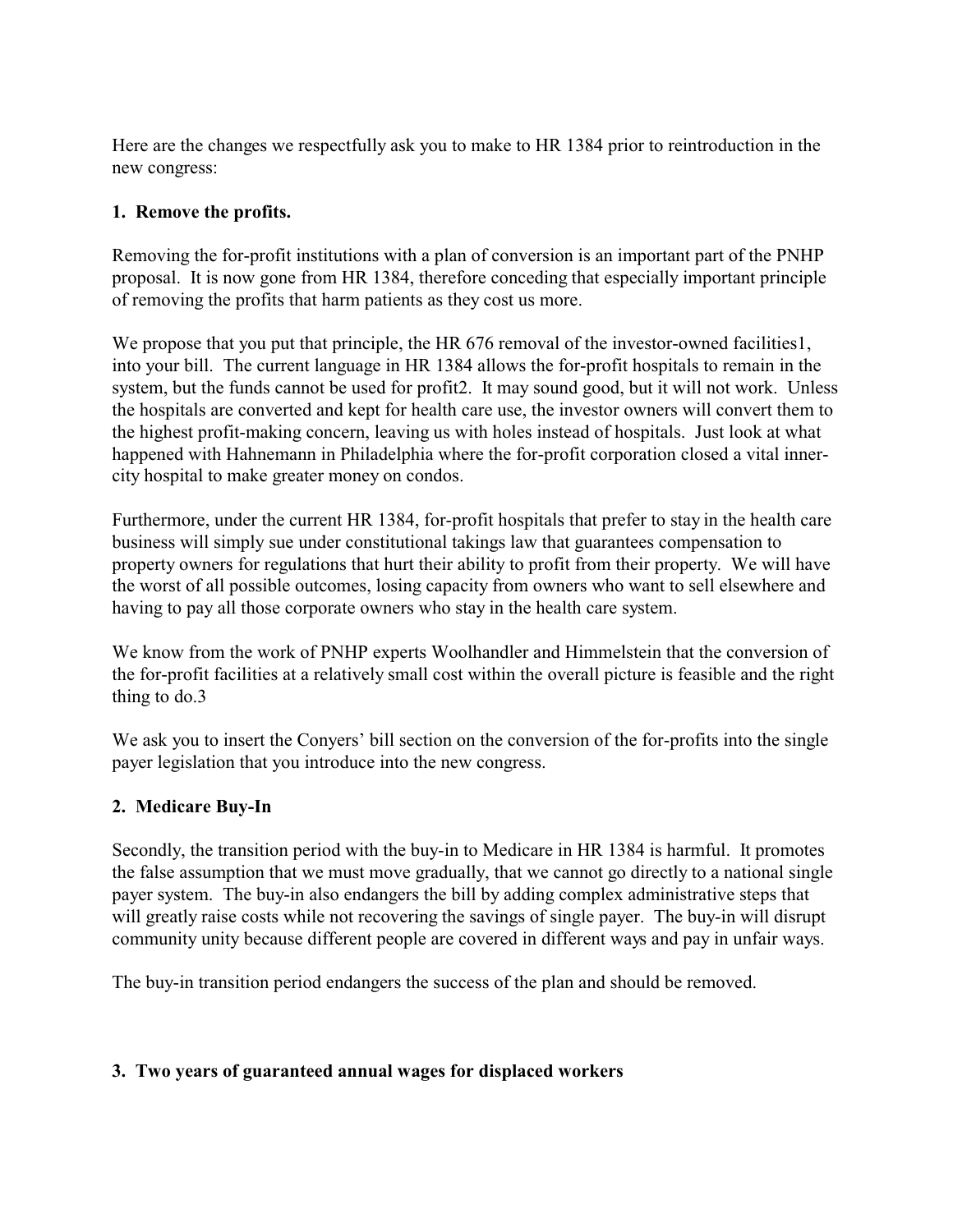And third, the two years of salary in the Conyers bill for displaced workers4 was concrete and therefore particularly useful in winning the support of insurance workers. Here in Louisville, we reached out to Humana workers with this and won many hearts and minds even in that cold marble headquarters. The less specific language in HR 1384 does not give that concrete guarantee and makes it much harder to persuade such workers that their needs will be met. The two years of guaranteed compensation from HR 676 needs to go into the new improved Medicare for All bill.

I would very much appreciate a response on each of these issues.

Sincerely yours,

Kay Tillow, Coordinator All Unions Committee for Single Payer Health Care **<https://www.unionsforsinglepayer.org/>** 502 636 1551

# **1. Conversion of for-profit providers from Conyers' HR 676**

SEC. 103. Qualification of participating providers.

(a) Requirement To be public or non-Profit.—

(1) IN GENERAL.—No institution may be a participating provider unless it is a public or not-for-profit institution. Private physicians, private clinics, and private health care providers shall continue to operate as private entities, but are prohibited from being investor owned.

(2) CONVERSION OF INVESTOR-OWNED PROVIDERS.—For-profit providers of care opting to participate shall be required to convert to not-for-profit status.

(3) PRIVATE DELIVERY OF CARE REQUIREMENT.—For-profit providers of care that convert to non-profit status shall remain privately owned and operated entities.

(4) COMPENSATION FOR CONVERSION.—The owners of such for-profit providers shall be compensated for reasonable financial losses incurred as a result of the conversion from for-profit to non-profit status.

(5) FUNDING.—There are authorized to be appropriated from the Treasury such sums as are necessary to compensate investor-owned providers as provided for under paragraph (3).

(6) REQUIREMENTS.—The payments to owners of converting for-profit providers shall occur during a 15-year period, through the sale of U.S. Treasury Bonds. Payment for conversions under paragraph (3) shall not be made for loss of business profits.

(7) MECHANISM FOR CONVERSION PROCESS.—The Secretary shall promulgate a rule to provide a mechanism to further the timely, efficient, and feasible conversion of for-profit providers of care.

# **2. HR 1384 by Jayapal tries to forbid profit but does not convert the for-profit facilities,**